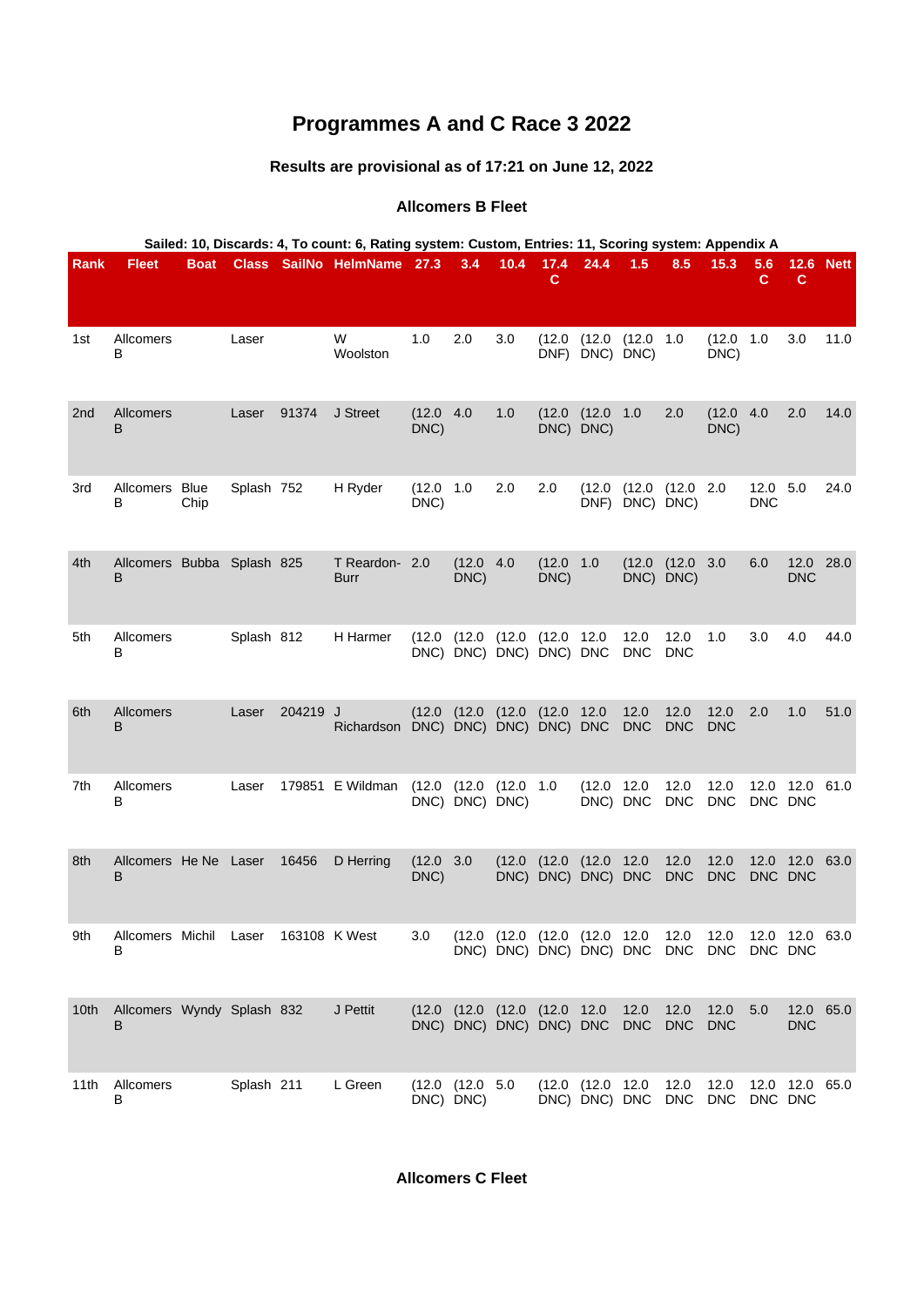| <b>Rank</b>     | <b>Fleet</b>   | Boat | <b>Class SailNo</b> |              | <b>HelmName</b>              | 27.3              | 3.4                               | 10.4            | 17.4<br>c | 24.4                         | 1.5                | 8.5                | 15.3               | 5.6 C 12.6 Nett         | c                       |           |
|-----------------|----------------|------|---------------------|--------------|------------------------------|-------------------|-----------------------------------|-----------------|-----------|------------------------------|--------------------|--------------------|--------------------|-------------------------|-------------------------|-----------|
|                 |                |      |                     |              |                              |                   |                                   |                 |           |                              |                    |                    |                    |                         |                         |           |
| 1st             | Allcomers<br>С |      |                     |              | Topper 25428 A Gittins       | (10.0)            | DNC) DNC) DNC)                    | (10.0 (10.0 1.0 |           | (2.0)                        | 2.0                | 1.0                | 1.0                | 2.0                     | 1.0                     | 8.0       |
| 2 <sub>nd</sub> | Allcomers<br>С |      |                     |              | Topper 29603 H Harmer        | $1.0$             | (10.0 2.0<br>DNC)                 |                 | 5.0       | 3.0                          | (10.0 4.0<br>DNC)  |                    | (10.0)             | (10.0)<br>DNC) DNC) DNC | 10.0 25.0               |           |
| 3rd             | Allcomers<br>С |      |                     |              | Topper 43695 J Richardson    | (10.0)            | DNC) DNC) DNC)                    | (10.0 (10.0 2.0 |           | 1.0                          | 1.0                | 3.0                | (10.0)<br>DNC) DNC | 10.0                    | 10.0 27.0<br><b>DNC</b> |           |
| 4th             | Allcomers<br>C |      | Topper 8357         |              | L Herring                    | (10.0 1.0<br>DNC) |                                   | 1.0             | (10.0)    | (10.0)<br>DNC) DNC) DNC)     | (10.0 2.0          |                    | 10.0<br><b>DNC</b> | 10.0<br><b>DNC</b>      | 10.0 34.0<br><b>DNC</b> |           |
| 5th             | Allcomers<br>C |      |                     |              | Topper 31730 J Herring       | (10.0)            | (10.0)<br>DNC) DNC) DNC) DNC) DNC | (10.0)          | (10.0)    | 10.0                         | 10.0<br><b>DNC</b> | 5.0                | 2.0                | 10.0<br><b>DNC</b>      | <b>DNC</b>              | 10.0 47.0 |
| 6th             | Allcomers<br>С |      |                     |              | Topper 47634 A Penny         | (10.0)            | (10.0)<br>DNC) DNC) DNC) DNC) DNC | (10.0)          | (10.0)    | 10.0                         | 10.0<br><b>DNC</b> | 10.0<br><b>DNC</b> | 10.0<br><b>DNC</b> | 1.0                     | <b>DNC</b>              | 10.0 51.0 |
| 7th             | Allcomers<br>С |      | Topper 20707        |              | $\circ$<br>Childerhouse DNC) | (10.0 2.0         |                                   | (10.0)          | (10.0)    | (10.0)<br>DNC) DNC) DNC) DNC | 10.0               | 10.0               | 10.0<br>DNC DNC    | 10.0<br><b>DNC</b>      | 10.0<br><b>DNC</b>      | 52.0      |
| 8th             | Allcomers<br>С |      |                     | Topper 42507 | E Middleton                  | (10.0)            | (10.0)<br>DNC) DNC) DNC)          | (10.0 3.0       |           | (10.0)<br>DNC) DNC           | 10.0               | 10.0               | 10.0<br>DNC DNC    | 10.0<br><b>DNC</b>      | 10.0<br><b>DNC</b>      | 53.0      |
| 9th             | Allcomers<br>C |      | Topper 721          |              | Z Gittins                    | (10.0)            | (10.0)<br>DNC) DNC) DNC)          | (10.0 4.0       |           | (10.0<br>DNC) DNC            | 10.0               | 10.0               | 10.0<br>DNC DNC    | 10.0<br><b>DNC</b>      | 10.0<br><b>DNC</b>      | 54.0      |

#### **Sailed: 10, Discards: 4, To count: 6, Rating system: Custom, Entries: 9, Scoring system: Appendix A**

#### **Alllcomers A Fleet**

| l Rank i | <b>Fleet</b> | <b>Boat</b> | Class: |                                      |  |  |  |                                                                                                                                                                                          |
|----------|--------------|-------------|--------|--------------------------------------|--|--|--|------------------------------------------------------------------------------------------------------------------------------------------------------------------------------------------|
|          |              |             |        |                                      |  |  |  |                                                                                                                                                                                          |
|          |              |             |        |                                      |  |  |  |                                                                                                                                                                                          |
|          |              |             |        |                                      |  |  |  |                                                                                                                                                                                          |
| 1st      |              |             |        |                                      |  |  |  |                                                                                                                                                                                          |
|          |              |             |        | Allicomers A Blue Moon Allcomers A K |  |  |  | Sailed: 5, Discards: 1, To count: 4, Rating system: Custom, Entries: 1, Scoring system: Appendix A<br>SailNo HelmName 27.3 10.4 1.5 8.5 15.3 Nett<br>Q Stewart (1.0) 1.0 1.0 1.0 1.0 4.0 |

## **Rebel Fleet**

**Sailed: 9, Discards: 3, To count: 6, Rating system: Custom, Entries: 5, Scoring system: Appendix A**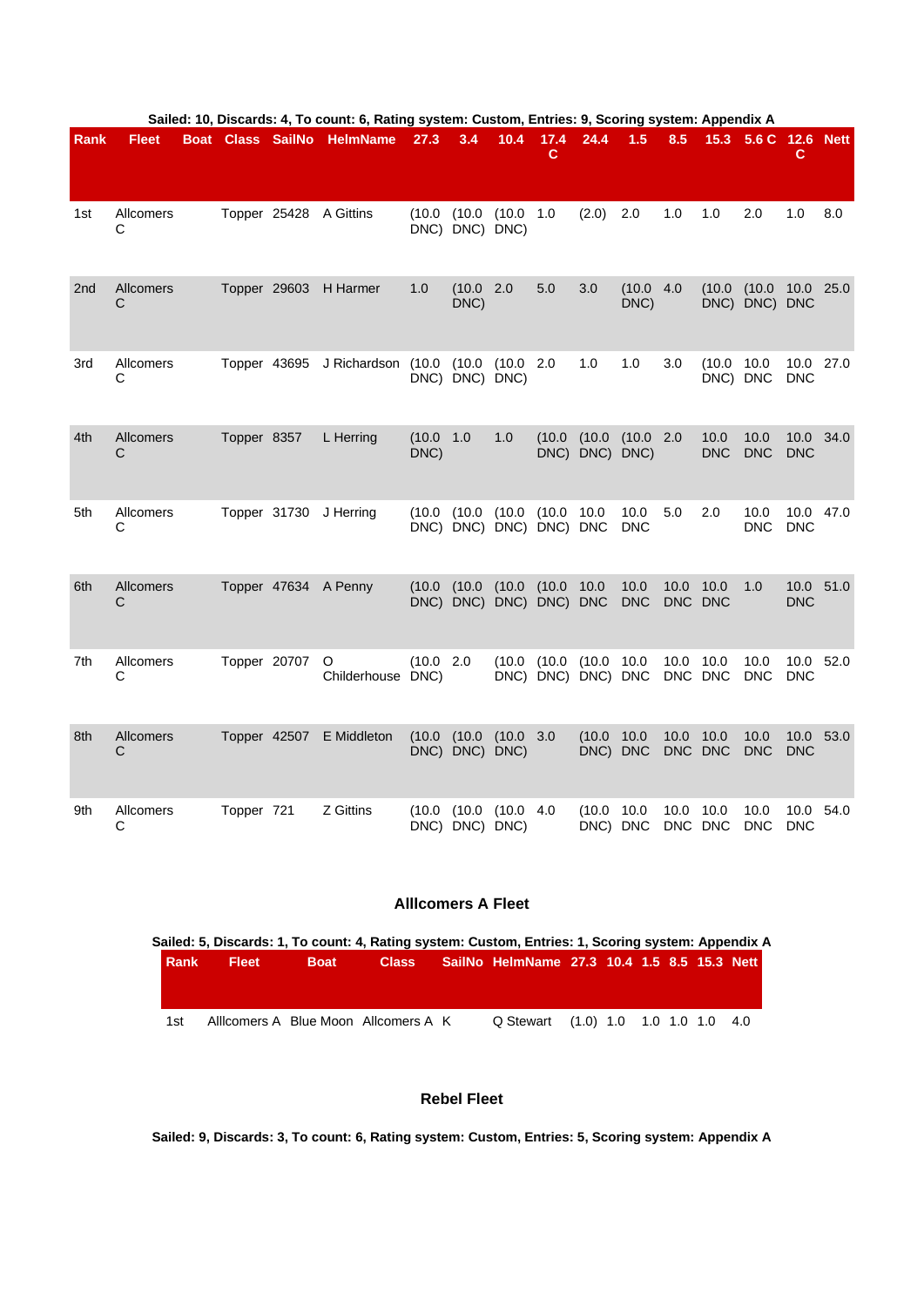|                 | <b>Rank Fleet</b> | <b>Boat</b>          |           |                | <b>Class SailNo HelmName</b> | 3.4           | 10.4          | 17.4<br>c     | 24.4              | 1.5               | 8.5               | 15.3              | 5.6<br>C          | 12.6<br>c         | <b>Nett</b> |
|-----------------|-------------------|----------------------|-----------|----------------|------------------------------|---------------|---------------|---------------|-------------------|-------------------|-------------------|-------------------|-------------------|-------------------|-------------|
| 1st             |                   | Rebel Rebel<br>Queen | Rebel R12 |                | K West                       | (2.0)         | 1.0           | 1.0           | 1.0               | (6.0)<br>DNC)     | 2.0               | (3.0)             | 2.0               | 1.0               | 8.0         |
| 2 <sub>nd</sub> | Rebel             | Rebel<br>Maid        | Rebel R4  |                | K Edwards                    | 1.0           | (6.0)<br>DNC) | 2.0           | (6.0)<br>DNC)     | 1.0               | 1.0               | (6.0)<br>DNC)     | 1.0               | 6.0<br><b>DNC</b> | 12.0        |
| 3rd             | Rebel             | Rebel<br>Jade        | Rebel     | R <sub>5</sub> | A Barnes                     | (6.0)<br>DNC) | (6.0)<br>DNC) | (6.0)<br>DNC) | 6.0<br><b>DNC</b> | 2.0               | 6.0<br>DNC        | 6.0<br><b>DNC</b> | 6.0<br><b>DNC</b> | 2.0               | 28.0        |
| 4th             |                   | Rebel Rebel<br>H     | Rebel R14 |                | J Barnham                    | (6.0)<br>DNC) | (6.0)<br>DNC) | (6.0)<br>DNC) | 6.0<br><b>DNC</b> | 6.0<br><b>DNC</b> | 6.0<br><b>DNC</b> | 2.0               | 6.0<br><b>DNC</b> | 3.0               | 29.0        |
| 5th             | Rebel             | Rebel<br>Rascal      | Rebel R15 |                | R Storey                     | (6.0)<br>DNC) | (6.0)<br>DNC) | (6.0)<br>DNC) | 6.0<br><b>DNC</b> | 6.0<br><b>DNC</b> | 6.0<br><b>DNC</b> | 1.0               | 6.0               | 6.0<br>DNC DNC    | 31.0        |

# **Reedling Fleet**

|                 | Sailed: 5, Discards: 1, To count: 4, Rating system: Custom, Entries: 2, Scoring system: Appendix A |                                   |               |  |                                  |      |      |            |  |                   |             |  |  |  |
|-----------------|----------------------------------------------------------------------------------------------------|-----------------------------------|---------------|--|----------------------------------|------|------|------------|--|-------------------|-------------|--|--|--|
| Rank            | <b>Fleet</b>                                                                                       | <b>Boat</b>                       | <b>Class</b>  |  | SailNo HelmName                  | 27.3 | 10.4 | 17.4 C 8.5 |  | 15.3              | <b>Nett</b> |  |  |  |
|                 |                                                                                                    |                                   |               |  |                                  |      |      |            |  |                   |             |  |  |  |
| 1st             | Reedling Osiris                                                                                    |                                   | Reedlling RK6 |  | R Pettit                         | 1.0  | 1.0  | 1.0        |  | 2.0 (3.0 DNC) 5.0 |             |  |  |  |
| 2 <sub>nd</sub> |                                                                                                    | Reedling Cockatrice Reedlling RK3 |               |  | K Saunders (3.0 DNC) 3.0 DNC 2.0 |      |      |            |  | $1.0 \quad 1.0$   | 7.0         |  |  |  |

# **YBOD Fleet**

|                 | Sailed: 8, Discards: 3, To count: 5, Rating system: Custom, Entries: 3, Scoring system: Appendix A |                  |             |     |                              |               |               |               |               |                   |                   |                   |                   |             |  |
|-----------------|----------------------------------------------------------------------------------------------------|------------------|-------------|-----|------------------------------|---------------|---------------|---------------|---------------|-------------------|-------------------|-------------------|-------------------|-------------|--|
|                 | <b>Rank Fleet</b>                                                                                  | <b>Boat</b>      |             |     | <b>Class SailNo HelmName</b> | 27.3          | 3.4           | 10.4          | 17.4<br>C     | 1.5               | 8.5               | 15.3              | 12.6<br>С         | <b>Nett</b> |  |
| 1st             | YBOD                                                                                               | Rosy<br>Wave     | <b>YBOD</b> | 120 | A Fields                     | 1.0           | 1.0           | (4.0)<br>DNC) | (4.0)<br>DNC) | 1.0               | 1.0               | 1.0               | (4.0)<br>DNC)     | 5.0         |  |
| 2 <sub>nd</sub> | <b>YBOD</b>                                                                                        | Silver<br>Cloud  | <b>YBOD</b> | -74 | K<br>Saunders                | 2.0           | (4.0)<br>DNC) | 1.0           | (4.0)<br>DNC) | (4.0)<br>DNC)     | 4.0<br>DNC        | 4.0<br><b>DNC</b> | 1.0               | 12.0        |  |
| 3rd             | <b>YBOD</b>                                                                                        | Scarce<br>Copper | YBOD        | -30 | J Copping                    | (4.0)<br>DNC) | (4.0)<br>DNC) | (4.0)<br>DNC) | 1.0           | 4.0<br><b>DNC</b> | 4.0<br><b>DNC</b> | 4.0<br><b>DNC</b> | 4.0<br><b>DNC</b> | 17.0        |  |